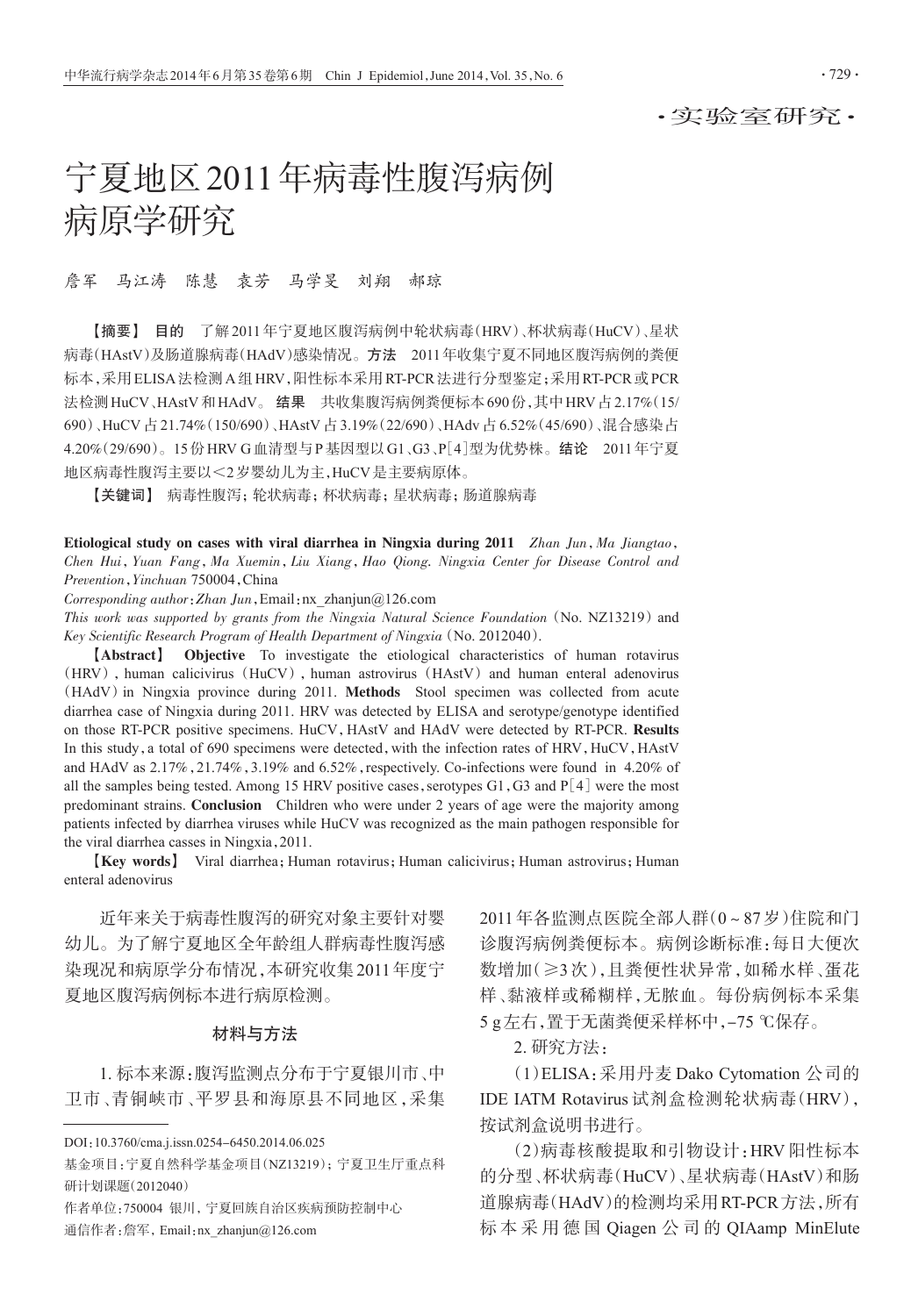Virus Kit提取病毒核酸,RT-PCR分型所用 引物序列参考《全国病毒性腹泻监测方 案》,见表1。

(3)RT-PCR:采用一步法 RT-PCR 扩增  $\overline{\text{HRV}}$ 试剂盒(美国 Invitrogen 公司),反应体系: 2×反应缓冲液 12.5 μl,酶混合物 0.5 μl, 上、下游引物(0.1 mmol/L)各 1 μl,模板 RNA 3 μl,补足无 RNA 酶水至 25 μl。反 应条件:45 ℃ 30 min,94 ℃ 2 min;94 ℃ 15 s,50 ℃ 30 s,68 ℃ 60 s,40 个循环; 68 ℃延伸10 min。

3. 统计学分析:用 SPSS 17. 0 软件进 行统计学分析,率或构成比的比较用χ<sup>2</sup>和  $F$ isher 确切概率值检验, $P \leq 0.05$  为差异有 统计学意义。

## 结 果

1. 基本情况:2011年共检测宁夏不同 地区腹泻病例标本690份。检测到261份 阳性病毒性腹泻标本,阳性率为 37.83%, 其中HRV 15份、HuCV 150份、HAstV 22 份 、HAdV 45 份 、混合感染 29 份。 261 名 HAstV 病毒性腹泻阳性病例中,主要以 HuCV 感 染为主,其次为HAdV感染,HAstV和HRV 感染病例所占比例较少,混合病毒感染病 例较多。

2. HRV分型与流行病学特点:对15份抗原检测 阳性标本进行HRV G/P分型检测,结果显示,G1和 G3混合型2份、G1型4份、G2型2份、G3型7份(图 1);P[4]型12份、P[8]型3份(图2),未发现G4、G8、 G9型和P[6]、P[9]、P[10]型。15份HRV阳性标本 的G血清型和P基因型组合见表2。

HRV 腹泻在宁夏地区的发病高峰集中在秋冬 季(9-11月),高峰期病例数占全年病例数的80%, 有3例病例为非高峰期发病,其中2例为成年人腹泻 (表3)。从年龄分布来看,HRV感染主要以≤1岁婴 幼儿(包括1岁患儿3例,<1岁患儿10例)为主,占 全年龄组的86.7%(表4),为主要易感人群。

3. HuCV分型与流行病学特点:对150份HuCV 阳性标本进行札如病毒(SV)和诺如病毒(NV)分 型,检测到 NV 阳性 129 份(G1 型占 64 份、G2 型占 58份、G1和G2混合型占7份)、SV阳性41份(图3)。

150 例 HuCV 腹泻病例主要集中在 7-9 月,占 病例总数的54.0%,发病率以9月最高(表3)。从年

| HRV、HuCV、HAstV和HAdV引物序列<br>表 1 |               |                          |                                    |         |  |  |
|--------------------------------|---------------|--------------------------|------------------------------------|---------|--|--|
|                                |               | 分型                       |                                    | 产物      |  |  |
| 病毒                             | 引物            | 与                        | 序列(5'~3')                          | 大小      |  |  |
|                                |               | 方向                       |                                    | (bp)    |  |  |
| <b>HRV</b><br>4Con3<br>$P(+)$  |               |                          | <b>TGGCTTCGCCATTTTATAGACA</b>      |         |  |  |
|                                | 4Con2         | $P(-)$                   | <b>ATTTCGGACCATTTATAACC</b>        | 877     |  |  |
|                                | 1T1           | $P[8](-)$                | <b>TCTACTTGGATAACGTGC</b>          | 346     |  |  |
|                                | 2T1           | $P[4](-)$                | <b>CTATTGTTAGAGGTTAGAGTC</b>       | 484     |  |  |
|                                | 3T1           | $P[6](-)$                | TGTTGATTAGTTGGATTCAA               | 268     |  |  |
|                                | 4T1           | $P[9](-)$                | TGAGACATGCAATTGGAC                 | 392     |  |  |
|                                | 5T1           |                          | P[10](-) ATCATAGTTAGTAGTCGG        | 584     |  |  |
|                                | Beg9          | $G(+)$                   | GGCTTTAAAAGAGAGAATTTCCGTCTGG       |         |  |  |
|                                | End9          | $G(-)$                   | <b>GGTCACATCATACAATTCTAATCTAAG</b> | 1 0 6 2 |  |  |
|                                | HRVg9         | $G(-)$                   | <b>GGTCACATCATACAATTCT</b>         |         |  |  |
|                                | aAt8          | $G8(+)$                  | <b>GTCACACCATTTGTAAATTCG</b>       | 885     |  |  |
|                                | aBT1          | $G1(+)$                  | CAAGTACTCAAATCAATGATGG             | 749     |  |  |
|                                | aCT2          | $G2(+)$                  | CAATGATATTAACACCTTTTCTGTG          | 652     |  |  |
| aDT4<br>$G4(+)$                |               |                          | CGTTTCTGGTGAGGAGTTG                | 583     |  |  |
|                                | aET3          | $G3(+)$                  | CGTTTGAAGAAGTTGCAACAG              | 374     |  |  |
|                                | aFT9          | $G9(+)$                  | <b>CTAGATGTAACTACAACTAC</b>        | 306     |  |  |
|                                | HuCV SLV-5317 | $+$                      | <b>CTCGCCACCTACRAWGCBTGGTT</b>     | 434     |  |  |
|                                | SLV-5749      | $\overline{\phantom{a}}$ | <b>CGGRCYTCAAAVSTACCBCCCCA</b>     |         |  |  |
|                                | $G1-SKF$      | $+$                      | <b>CTGCCCGAATTYGTAAATGA</b>        | 330     |  |  |
|                                | $G1-SKR$      | $\overline{\phantom{0}}$ | <b>CCAACCCARCCATTRTACA</b>         |         |  |  |
|                                | CoG2F         | $+$                      | CARGARBCNATGTTYAGRTGGATGAG         | 387     |  |  |
|                                | $G2-SKR$      | $\overline{\phantom{0}}$ | <b>CCRCCNGCATRHCCRTTRTACAT</b>     |         |  |  |
|                                | HAstV Mon269  | $+$                      | CAACTCAGGAAACAGGGTGT               | 449     |  |  |
|                                | Mon270        | $\overline{\phantom{0}}$ | <b>TCAGATGCATTGTCATTGGT</b>        |         |  |  |
| HAdV Ad1                       |               | $^{+}$                   | <b>TTCCCCATGGCICAYAACAC</b>        | 482     |  |  |
|                                | Ad2           | $\overline{\phantom{0}}$ | <b>CCCTGGTAKCCRATRTTGTA</b>        |         |  |  |



注: M: DL 1 000; 1, 2: G1 + G3 型; 3, 4: G1 型; 5, 6: G2 型; 7, 8:G3型

图1 A组HRV G血清型分型电泳

表2 HRV的G血清型和P基因型组合

| 4  | $\left\lceil 8 \right\rceil$ | 合计 |
|----|------------------------------|----|
|    | U                            |    |
| 2  |                              | っ  |
|    |                              |    |
|    |                              |    |
| 12 |                              |    |
|    |                              |    |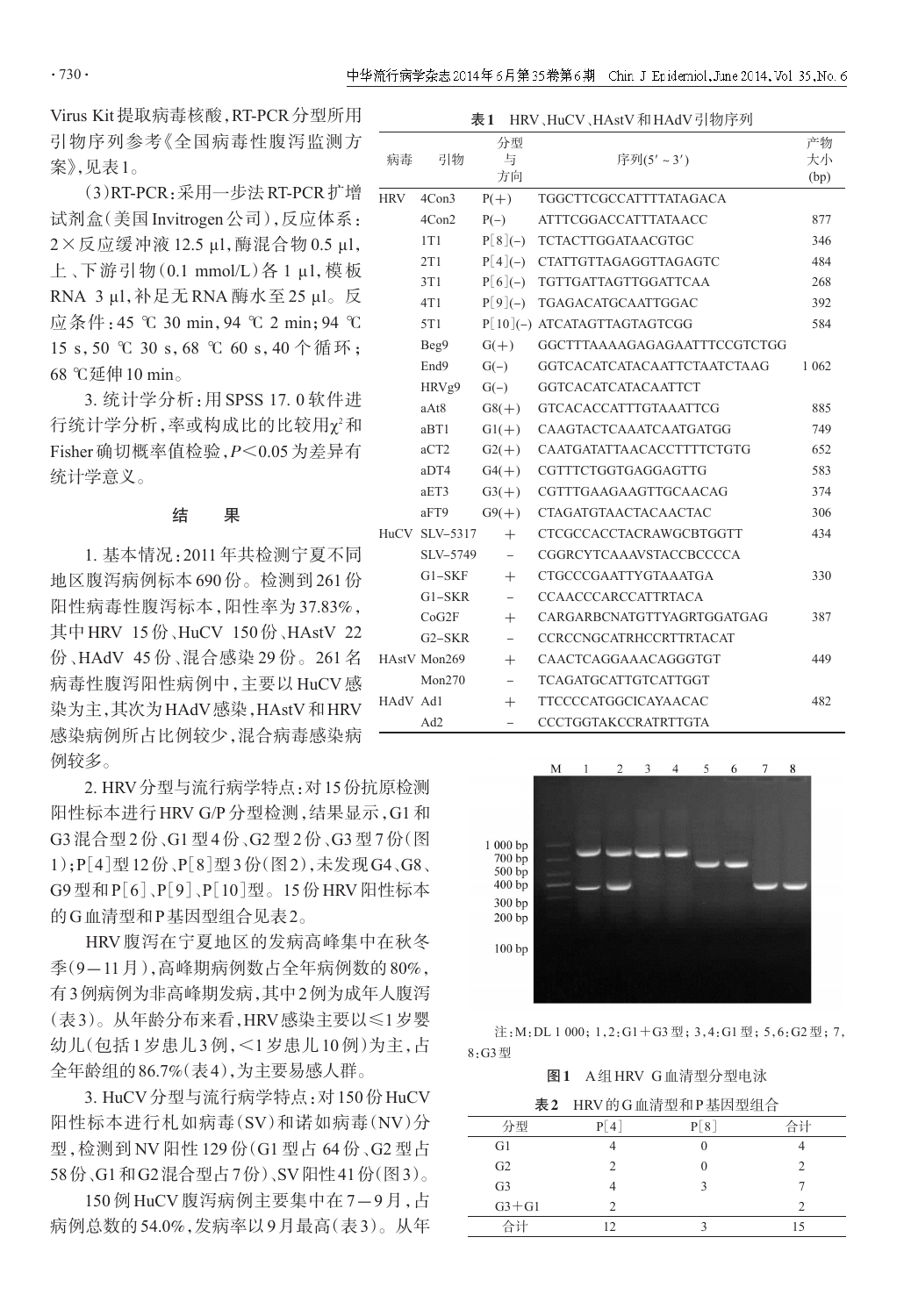

注: M: DL 1 000; 1~3: P[8]型; 4,5: P[4]型; 6: 阴性对照 图2 A组HRV P基因型分型电泳



注: M: DL 1 000; 1, 2: G1 型 NV; 3, 4: G2 型 NV; 5: SV; 6, 7: 阴 性对照

#### 图3 HuCV基因型分型电泳

| 月份             | 检测数 | <b>HRV</b>       | HuCV         | <b>HAstV</b>     | HAdV           | 混合感染              |
|----------------|-----|------------------|--------------|------------------|----------------|-------------------|
| 1              | 10  | $\mathbf{0}$     | $\theta$     | $\theta$         | $\theta$       | $\Omega$          |
| $\overline{2}$ | 14  | $\mathbf{0}$     | $\mathbf{0}$ | $\boldsymbol{0}$ | $\mathbf{0}$   | $\mathbf{0}$      |
| 3              | 10  | $\mathbf{0}$     | $\mathbf{0}$ | $\boldsymbol{0}$ | $\overline{0}$ | $\theta$          |
| $\overline{4}$ | 6   | $\mathbf{0}$     | $\mathbf{0}$ | $\theta$         | $\overline{0}$ | $\theta$          |
| 5              | 54  | 3(5.56)          | 10(18.52)    | 0                | 5(9.26)        | 2(3.70)           |
| 6              | 61  | $\mathbf{0}$     | 12(19.67)    | 1(1.64)          | 6(9.84)        | 4(6.56)           |
| 7              | 89  | $\mathbf{0}$     | 25(28.09)    | 1(1.12)          | 8(8.99)        | 6(6.74)           |
| 8              | 137 | $\mathbf{0}$     | 30(21.90)    | 6(4.38)          | 10(7.30)       | 6(4.38)           |
| 9              | 86  | 1(1.16)          | 26(30.23)    | 7(8.14)          | 5(5.81)        | 5(5.81)           |
| 10             | 79  | 3(3.80)          | 15(18.99)    | 2(2.53)          | 3(3.80)        | 2(2.53)           |
| 11             | 118 | 8(6.78)          | 31(26.28)    | 5(4.24)          | 8(6.78)        | 4(3.39)           |
| 12             | 26  | $\boldsymbol{0}$ | 1(3.85)      | $\boldsymbol{0}$ | $\mathbf{0}$   | $\theta$          |
| 合计             | 690 | 15(2.17)         | 150(21.74)   | 22(3.19)         |                | 45(6.52) 29(4.20) |
|                |     |                  |              |                  |                |                   |

表 3 宁夏地区4种腹泻病毒感染人群不同月份发病率

注:括号外数据为阳性数,括号内数据为阳性率(%)

龄分布来看,全年龄组人群均有发病,其中以 1~2 岁婴幼儿和40~50岁成年人发病率最高(表4),差 异有统计学意义(χ²=300.297,*P*=0.000)。

4. HAstV的流行病学特点:690例腹泻中,22例 为HAstV腹泻病例,按发病月份来看,病例主要集中 在8、9月,占病例总数的59.10%,标本阳性率也以8、 9 月最高(表 3)。全年龄组人群均有感染,其中以 10~30岁人群发病率最高,为7.79%(表4),差异有

表4 宁夏地区4种腹泻病毒感染人群年龄构成

| 年龄组<br>(岁) | 检测<br>数 | <b>HRV</b>   | HuCV                | <b>HAstV</b> | HAdV     | 混合<br>感染     |
|------------|---------|--------------|---------------------|--------------|----------|--------------|
| $0 \sim$   | 191     | 10(5.24)     | 40(20.94)           | 5(2.62)      | 15(7.85) | 8(4.19)      |
| $1\sim$    | 66      | 3(4.55)      | 18(27.27)           | 1(1.52)      | 4(6.06)  | 2(3.03)      |
| $2\sim$    | 55      | $\mathbf{0}$ | 12(21.82)           | 2(3.64)      | 7(12.73) | 3(5.45)      |
| $6\sim$    | 19      | $\mathbf{0}$ | 1(5.26)             | 1(5.26)      | 2(10.53) | $\mathbf{0}$ |
| $10 \sim$  | 38      | $\theta$     | 6(15.79)            | 3(7.89)      | $\theta$ | 1(2.63)      |
| $20 \sim$  | 39      | $\mathbf{0}$ | 8(20.51)            | 3(7.69)      | 4(10.26) | 4(10.26)     |
| $30 \sim$  | 46      | 1(2.17)      | 7(15.22)            | 1(2.17)      | 2(4.35)  | 1(2.17)      |
| $40 \sim$  | 87      | 1(1.15)      | 24(27.59)           | 2(2.30)      | 3(3.45)  | 4(4.60)      |
| $50 \sim$  | 60      | $\mathbf{0}$ | 13(21.67)           | 2(3.33)      | 3(5.00)  | 2(3.33)      |
| $60 \sim$  | 56      | $\mathbf{0}$ | 8(14.29)            | 1(1.79)      | 2(3.57)  | 1(1.79)      |
| $70 - 87$  | 33      | $\mathbf{0}$ | 13(39.39)           | 1(3.03)      | 3(9.09)  | 3(9.09)      |
| 合计         | 690     | 15(2.17)     | 150(21.74) 22(3.19) |              | 45(6.52) | 29(4.20)     |
| 注:同表3      |         |              |                     |              |          |              |

统计学意义(Fisher确切概率值, $P=0.000$ )。该病毒 感染主要以农民和学生为主。

5. HAdV的流行病学特点:690例腹泻中,HAdV 感染45例,发病时间除1-4月监测病例较少,没有 HAdV 感染病例发生外,其余月份均有病例发生。 但发病率以5、6月明显高于其他月份(表3)。HAdV 腹泻病例中,全年龄组人群均有发病,其中以2~6 岁人群发病率最高,为12.73%(表4),差异具有统计  $\cong$ 意义(Fisher 确切概率值, $P=0.000$ )。该病毒感染 主要以散居儿童和农户家庭为主。

6. 混合感染情况:690 份检测标本中,混和感 染标本 29 份,占总阳性标本的 11.11%(29/261),混 合感染阳性率女性(5.19%)高于男性(3.49%)。混 合感染率以青年(20~30 岁)和老年人群(70~87 岁)为高(表4)。混合感染的高峰发生在 6-7月, 阳 性 率 6.67%(10/150)。 混 合 感 染 病 毒 主 要 以 HuCV 混合其他病毒为主,占 96.55%(28/29)。2 种 病毒混合感染以 HuCV 和 HAdV 的双重感染最多, 占混合感染病例总数的 62.07%(18/29),其次是 HuCV 和 HAstV 双重感染 6 例(20.69%),HAstV 和 HAdV 双重感染 1 例(3.45%);三重感染为 HRV、 HuCV和HAdV共感染2例,HuCV、HAstV和HAdV 共感染2例。

## 讨 论

本研究对各哨点医院采集的690份病例标本进 行 HRV、HuCV、HAstV 和 HAdV 病原学检测,结果 显示,病毒总检出率为37.83%,其中以HuCV检出率 最高,是引起宁夏地区病毒性腹泻的主要病原,其次 是HAdV、HAstV和HRV。